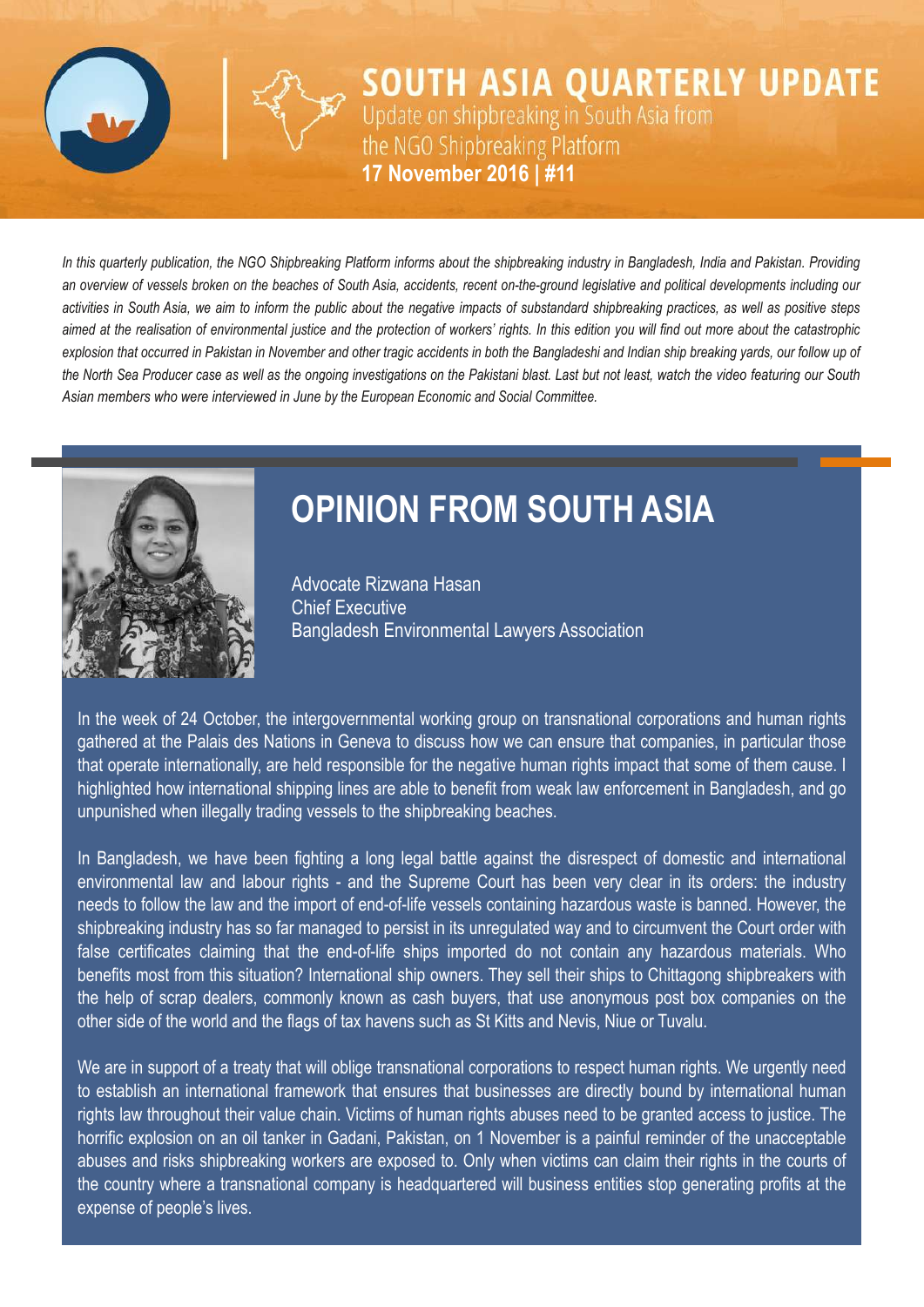

144 end-of-life ships were sold for breaking in the third quarter of 2016, according to the data collected and analysed by the NGO Shipbreaking Platform. Eightyfive per cent of end-of-life ships ended up on South Asian beaches, making this quarter one of the worst in the last years in terms of the small percentage of ships recycled in non-beaching yards.

Out of 122 vessels that reached the shores of India, Pakistan and Bangladesh this quarter, bulk carriers counted the highest number, adding 41 ships to the total of 293 bulk carriers broken so far this year. India was the preferred final destination between July and September 2016.

EU-based shipping companies were the last beneficial owners of 52 ships sold to South Asia in the third quarter of 2016. For the first time, German owners

topped the list with 25 ships sold to South Asian breakers, followed by Greek owners that sold 17. Also Chinese and South Korean owners rank high on the list all selling several vessels to Bangladesh where conditions are known to be extremely dire.

German ship owners, Alpha Ship GmbH & Company KG and Hansa Treuhand Schiffsbeteiligungs AG & Company K.G., top the list of the worst dumpers this quarter with 7 and 5 beached end-of-life ships respectively.

Whilst grey- and black listed flags, such as Comoros and St Kitts and Nevis, continue to be particularly popular for end-of-life ships, also ships registered under the flags of Germany, Malta and Sweden ended up on the South Asian beaches. The new EU Regulation on Ship Recycling will prohibit the dismantling of EU-flagged ships in substandard yards. However, by simply flagging out to a non-EU flag before selling the ship for scrap, ship owners can easily circumvent EU law. 40 ships, including two Cyprus flagged ships, one German and one Greek flagged ships, changed their flag just weeks before hitting the beach.

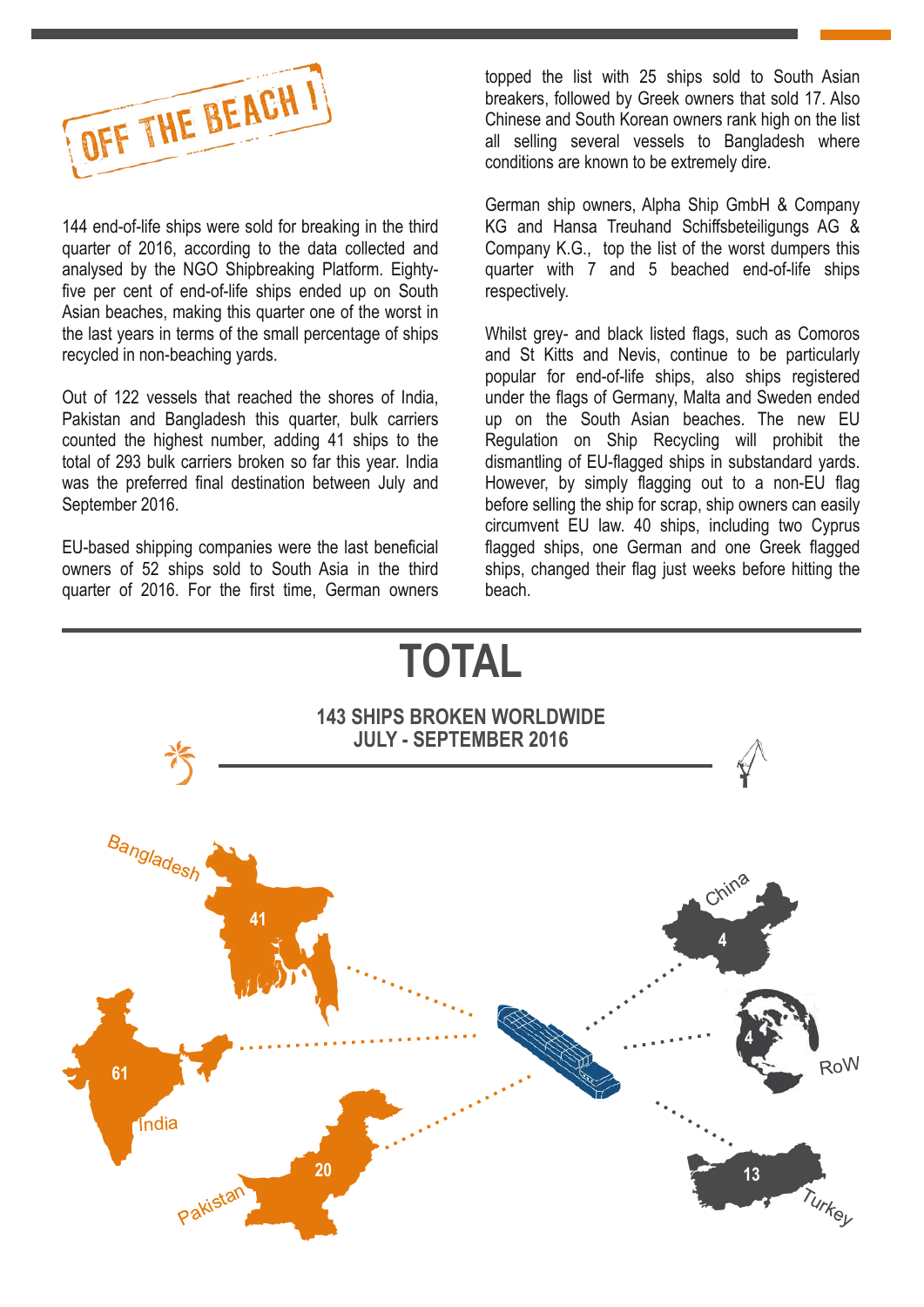# **ACCIDENTS**

#### 3 FATAL ACCIDENTS AND ONE INJURY RECORDED SINCE JULY IN CHITTAGONG

Md. Jalal Uddin and Md. Shibbir Ahmed both fell from heights at the end of July in two separate instances. Md Jalal Uddin was a fitter and worked in the yard called Master & Brothers, while Md. Shibbir Ahmad was a cutter helper and worked at Taher yard. We still do not know whether compensation has been paid to the families of the men.

On 29 August Md. Raju lost his life from being crushed by a falling steel plate at the K.R. Shipyard/BBC Shipbreaking. Md. Raju was a cutter helper and his family was told they would receive compensation by the yard owners, this has however not been confirmed so far.

Another accident occurred on 1st November at Mother Steel Yard, where cutter helper Delwar Hossain fell from great heights. Delwar Hossain was severely injured and is lying in coma in a private hospital. Compensation is pending to be paid.

### DANWATCH JOURNALISTS REPORT A FATAL ACCIDENT IN ALANG

During the visit to Shree Ram yard in Alang, India, by a team of Danish investigative journalists, a fatal accident occurred when a worker in a nearby yard fell into a tank. It is usually difficult to access information about accidents that happen in Alang, so had the journalists not been there at the time this accident occurred, the Platform would not have known about it.

The European Communities' Shipowners' Association, ECSA, enclosed the official fatal accident record in Alang since 2011 in their fact finding report from their visit to the yards in April of this year. The record shows that the number of lives lost on the shipbreaking beaches of Alang has now reached 50 since 2011. There seems, however, to be no official record available regarding the total number of accidents and the identification, as well as follow-up, of injured workers.



**GADANI EXPLOSION: FATALITIES FEARED TO INCREASE AS MANY WORKERS ARE STILL**

On 1st November Gadani suffered the biggest calamity ever recorded in shipbreaking history. More than a hundred workers were dismantling the oil production and storage tanker, ACES (IMO 8021830), with torch cutters when a series of explosions occurred on the ship. The blast was so strong that parts of the ship were blown up to 2KM away and the fire took more than three days to extinguish. The death toll has now officially reached 26, but more than 50 workers are severely injured and 90 others are reportedly still missing. It is feared that the total deaths is likely to be over 100. Rescue operations were extremely difficult on the tidal beach as there was no access to workers who were trapped in the flames. Firefighters also lacked sufficient resources to effectively and quickly respond to this kind of tragedy.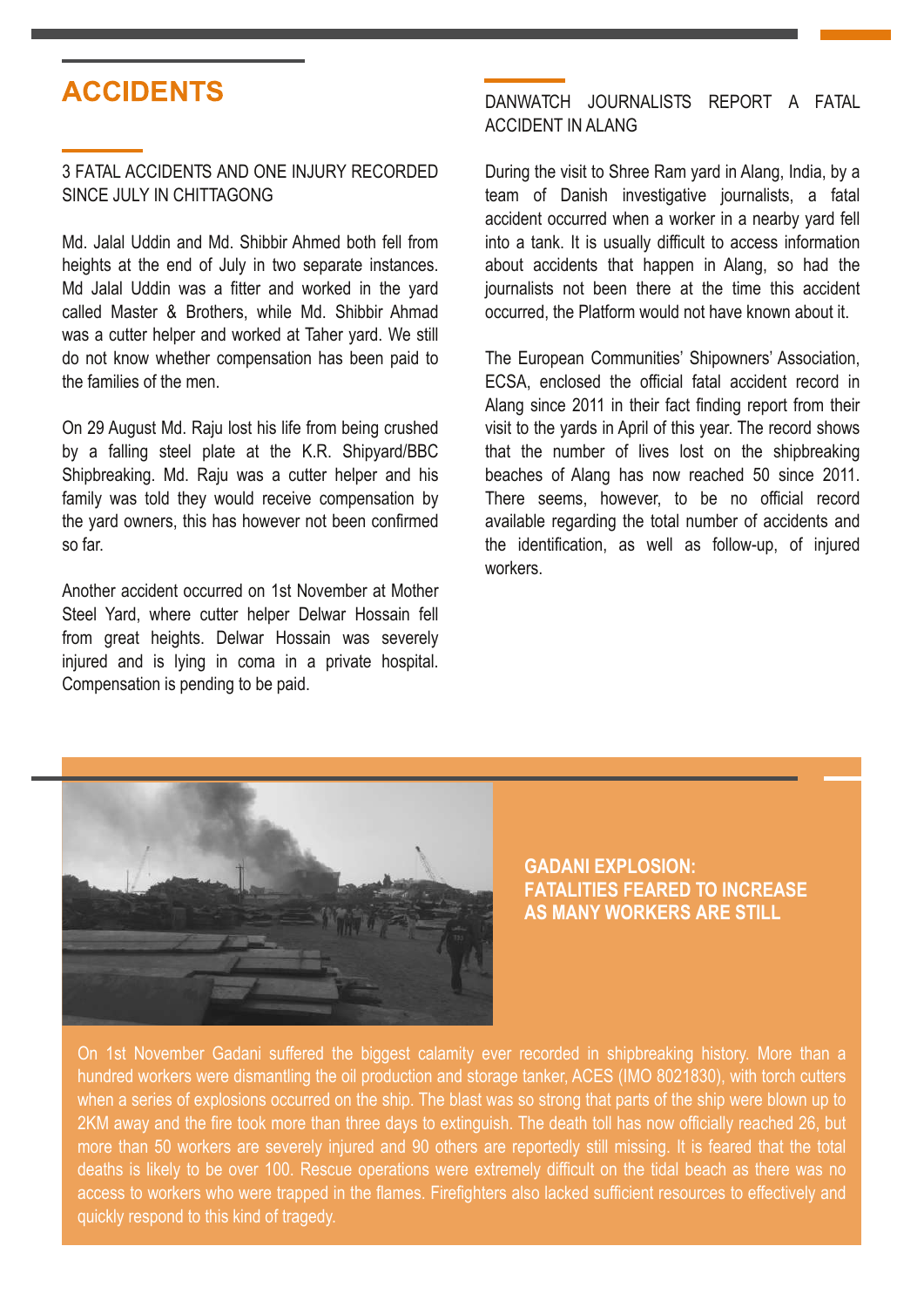# **DEVELOPMENTS**

SHIPBREAKING ACTIVITIES SUSPENDED IN GADANI (PAKISTAN) WHILST INVESTIGATIONS ARE UNDERWAY

Following the horrific explosion at the Gadani [shipbreaking](http://www.shipbreakingplatform.org/press-release-ngos-denounce-dangerous-working-conditions-after-major-explosion-at-gadani-shipbreaking-yard-in-pakistan-killing-at-least-21-workers/) yard, the Prime Minister, Nawaz Sharif, stated that there would be high-level investigations into the causes and potential criminal liability that resulted in the death of at least 26 workers and injury of many more. But the trade unions are angry and weary that no justice in this matter will be done, and no real measures by the government will be taken. For years the National Trade Union Federation (NTUF) has been demanding higher health and safety measures and adequate compensation for the workers in Gadani. On Sunday 6th 10,000 people rallied in Gadani in solidarity to the victims and the families and in protest to the government for failing to guarantee adequate compensation. While investigations on the owners, who have since the explosion disappeared, of the plot where the ACES was beached are underway, all shipbreaking works in Gadani have been suspended.

### DANWATCH GO TO SHREE RAM - 5 ALANG YARDS HAVE APPLIED TO BE ON EU LIST

In August, DanWatch entered Shree Ram: the yard used by Maersk in Alang to scrap the Maersk Wyoming and Maersk Georgia. The journalists entered the yard without a formal invitation by Shree Ram or Maersk and were thus able to document the conditions at the yard when there was no staged visit. The journalists found that the workers that they interviewed that are breaking the Maersk vessels were not in the possession of an employment contract with the yard; they found serious health and safety defects, such as inadequate protective gear for the torch cutters; and cutting of blocks on impermeable ground, directly in the intertidal zone and on the sandy beach.

Maersk has reacted to these findings by admitting that the practices documented are not compliant with their own ship recycling standard, and now claim that the conditions in the Shree Ram plot 78 have improved.

Nevertheless, the widespread distribution of the findings on the conditions in the Shree Ram yard have prompted more thorough discussions at the EU level on whether yards in Alang can make it onto the EU List of approved ship recycling facilities under the EU Ship Recycling Regulation. The European Parliament has restated its position that the beaching method is not compliant with EU standards and the European Economic and Social Committee has called for a financial instrument to end beaching. So far, 5 yards in Alang have reportedly applied to be on the EU list and the decision by the Commission is pending and expected to be taken in the first couple of months of 2017.

# INVESTIGATIONS UNDERWAY AFTER MEDIA REVELATIONS ON THE NORTH SEA PRODUCER

The Maersk owned floating oil production and storage tanker, North Sea Producer, arrived at the breaking yard, Janata Steel Corporation, in August. The fraudulent export of the vessel from the UK has prompted the set up of a special committee on 6th November by the attorney general of the Department of the Environment in Bangladesh to determine whether the vessel contains contaminated residues and was imported in breach of the necessary clearings.

# IMO SENSREC MEETING HELD IN DHAKA

The International Maritime Organisation (IMO) and the Government of Bangladesh are jointly implementing a project entitled "Safe and Environmentally Sound Ship Recycling in Bangladesh – Phase I" (SENSREC Project). Work commenced in January 2014 and will be completed by the end of December 2016. A meeting was held in Dhaka with presentations by, amongst others, the Bangladesh Ministry of Industries; the Bangladesh shipbreakers association; Norwegian Ambassador and development cooperation agency Norad; Nikos Mikelis, lead consultant of the project and also non-executive director of cash buyer company GMS; and the Belgian ship owners association. The majority of the funding for the project comes from the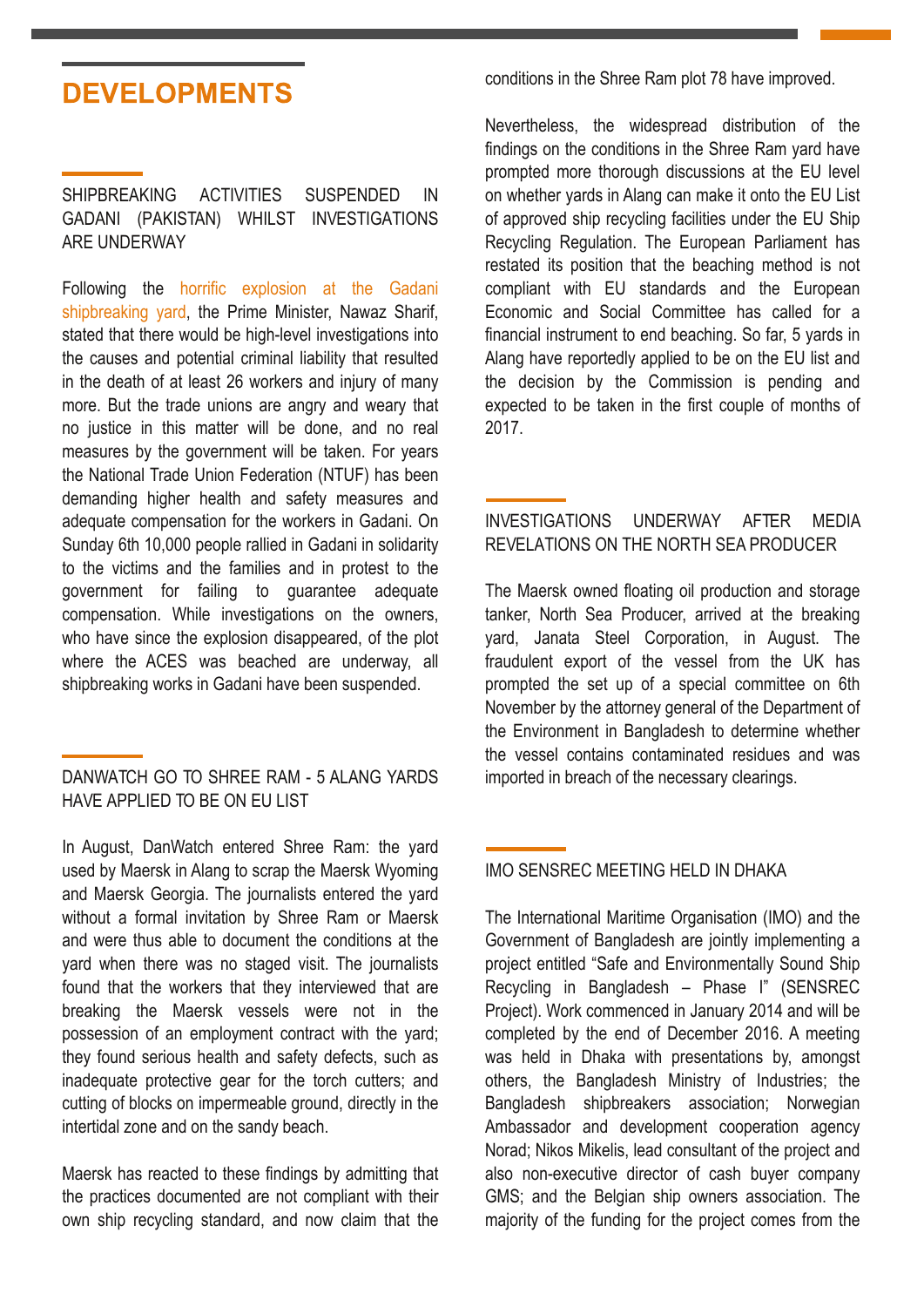Norad. EU funding has been provided for work on mapping the types and amounts of hazardous materials generated by the shipbreaking industry. Whilst no NGO or trade union was invited to speak at the one day meeting in Dhaka, Platform members YPSA and BELA were invited as observers. Despite

**OUR INITIATIVES** 

PAKISTANI MEMBERS FILE CASE WITH THE HUMAN RIGHTS COURT

Platform members CRoLI and SDPI have together with WWF Pakistan filed a case with the Pakistan Human Rights Court following the blast in Gadani on 1st November. The complaint highlights the manifold breaches of both labour and environmental protection laws committed by the Gadani shipbreakers and calls for an immediate application of existing rules and the move of the industry to purpose built platforms such as piers, slipways or drydocks. The Court has ordered the constitution of a committee to investigate the obvious omissions by the Baluchistan government agencies to enforce regulations on the industry.

LETTERS TO SWEDISH FOREIGN MINISTER AND AMBASSADOR IN BANGLADESH

On 9th August the Swedish, Norwegian, Danish and Dutch ambassadors were invited to visit the PHP shipbreaking yard in Chittagong, Bangladesh. All ambassadors are reported to have made positive statements about the conditions in the PHP yard, with even an article in the Bangladeshi newspaper, Financial Express, quoting the Swedish Ambassador, Johan Frisell, as openly lauding the working environment there. Moreover, the official embassy twitter account also stated that the PHP yard was "worker-friendly & green". The Platform sent a letter to Ambassador Frisell to inform him about the serious concerns in the shipbreaking yards in Chittagong, and about the active campaigning PHP is doing internationally to greenwash the image of the industry

repeated requests for access to the reports currently being prepared by the project group on the economic and environmental impacts of the industry, the Platform and its Bangladeshi members have still not been provided with a real opportunity to provide valuable input.

there. The tweet by the embassy has since been deleted, and after we also sent a letter to the Swedish Foreign Minister, Margot Wallström, to prompt a reply, the Ambassador finally responded to us. It is clear that PHP is very much involved in the re-branding of its image and the Platform will continue to closely follow and respond to any announcements made by any diplomatic staff so as to ensure that civil society's voice on shipbreaking in Chittagong is also heard.

### LETTER TO THE UK ON THE NORTH SEA PRODUCER

With the public outcry of the story on the North Sea Producer, the FPSO that ended up on the beach in Chittagong, the Platform sent a formal letter of complaint to the UK government regarding its illegal export. The North Sea Producer was owned by the North Sea Production Corporation, a joint venture between Maersk and Odebrecht. After laying in the port of Teeside, UK, it was allegedly sold for further operational use in the Tin Can Island Port in Nigeria. It was highly suspected at the time that the FPSO built in 1982 would be sold for scrap, yet based on the sales contract with post box company Conquistador Shipping Corporation, the UK authorities let the vessel leave. This very likely amounted to a fraudulent illegal export of a highly toxic and hazardous tanker given that it sailed straight to Bangladesh instead. Maersk claims that there was nothing that it could have done to prevent this from happening and assured that there was an understanding with the new owners, a post box company based in Saint Kitts and Nevis, that it should not end up on the South Asian beaches. However, it is almost certain that the cash buyer GMS was involved in the sale of the North Sea Producer – in which case Maersk, who was a 50% owner of the North Sea Corporation, was well aware, or at least must have foreseen, the fate of the old tanker.